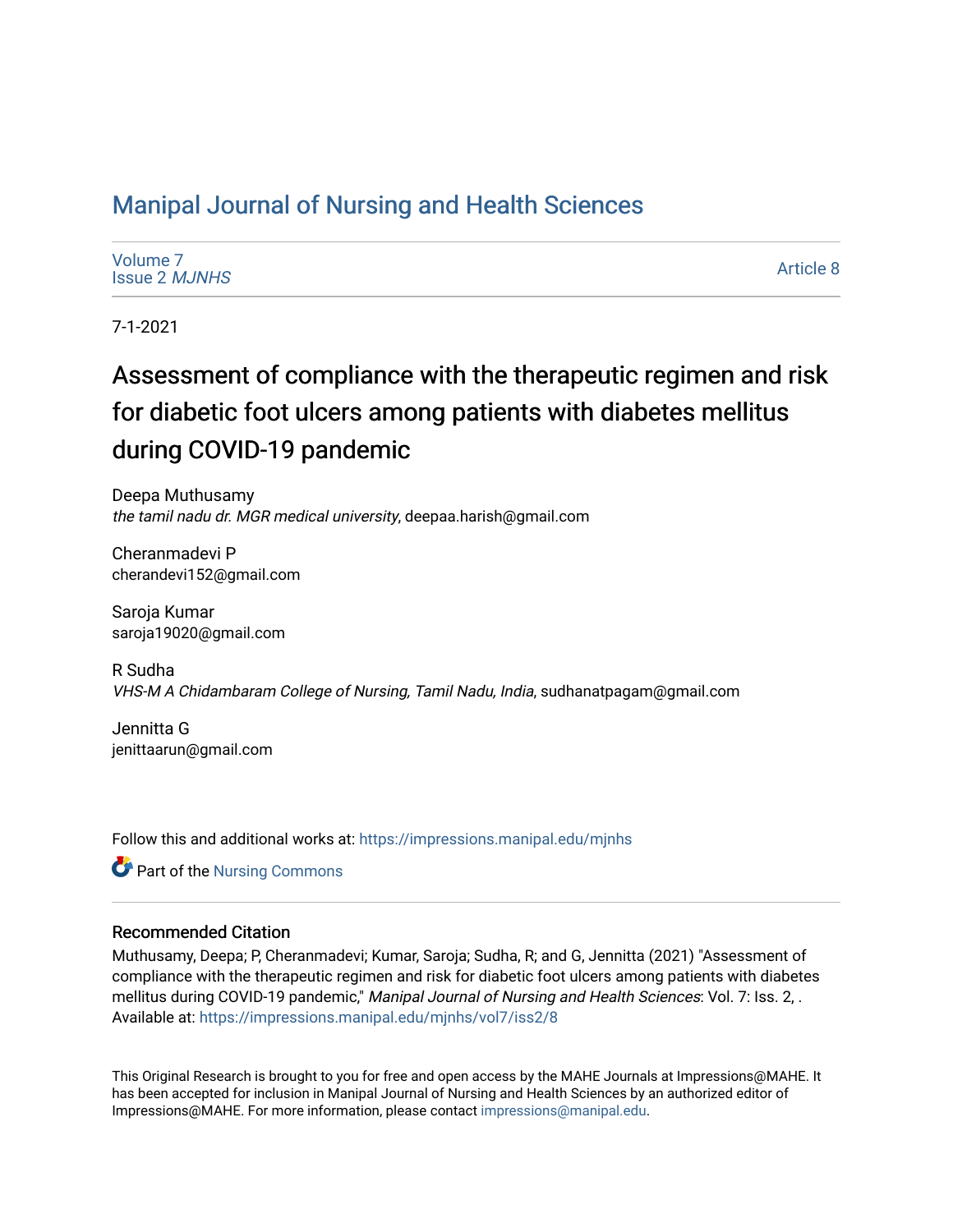## Original Article to the theory of the therapeutic regimen during COVID-19

# **Assessment of compliance with the therapeutic regimen and risk for diabetic foot ulcers among patients with diabetes mellitus during COVID-19 pandemic**

**Saroja Kumar, Deepa M\*, Jenitta G, Sudha R**

Email: deepaa.harish@gmail.com

## **Abstract**

**Background:** According to the data from the World Health Organization (2011), over three million people die worldwide from diabetes and its related complications every year because of non-compliance. **Aim:** The present study aimed to assess the compliance with the therapeutic regimen and risk for diabetic foot ulcers during the COVID-19 pandemic among patients with diabetes mellitus. **Method:** The research approach was quantitative and descriptive research design was used. The study was conducted among 100 patients with diabetes mellitus in selected hospitals, Chennai. The samples were selected by the non-probability purposive sampling technique. A structured 3-point rating scale was used to assess the compliance with the therapeutic regimen and a checklist was used to assess the risk for diabetic foot ulcers. **Results:** The study findings revealed that 60% of the patients were in poor compliance and 39% of them were in fair compliance with the therapeutic regimen during the COVID-19 pandemic. The majority of the patients were at low risk for diabetic foot ulcers in both right foot (93%) and left foot (92%). There was a low negative correlation found between compliance with the therapeutic regimen and risk for diabetic foot ulcers during the COVID-19 pandemic at a 5% level of significance. **Conclusion:** Most of the patients were in poor compliance with the therapeutic regimen during the COVID-19 pandemic and the risk for diabetic foot ulcers was low in both feet among the patients. Compliance with the therapeutic regimen during the COVID-19 pandemic can be challenging to patients due to restrictive measures that compromise the health care delivery system. Nurses play a pivotal role in creating awareness among patients with diabetes about the importance of compliance with the therapeutic regimen in maintaining glycaemic control and in preventing complications.

*Keywords:* compliance, COVID-19 pandemic, diabetes mellitus, foot ulcer risk, therapeutic regimen

#### **Introduction**

According to the International Diabetes Federation (IDF), 463 million people have diabetes in the world and 88 million people in the Southeast Asia region (IDF, 2020).

#### **Saroja Kumar1 , Deepa M2 , Jenitta G<sup>3</sup> , Sudha R4**

- *<sup>1</sup> VHS-MA Chidambaram College of Nursing, Chennai, Tamil Nadu, India*
- *<sup>2</sup> Professor, VHS-MA Chidambaram College of Nursing, Chennai, Tamil Nadu, India*
- *<sup>3</sup> Lecturer, VHS-MA Chidambaram College of Nursing, Chennai, Tamil Nadu, India*
- *<sup>4</sup> Principal, VHS-MA Chidambaram College of Nursing, Chennai, Tamil Nadu, India*

Manuscript received: 26 April 2021 Revision accepted: 22 July 2021

\*Corresponding Author

Over 346 million people worldwide have diabetes mellitus (DM), and India ranks second in the world with 65.1 million diabetic patients. The Indian Council of Medical Research (ICMR*)-*India Diabetes Study (2016), reported that the overall weighted prevalence of diabetes was 10.4% (95% CI: 9.0-11.0%) in Tamil Nadu, and the overall weighted prevalence of pre-diabetes in Tamil Nadu, was 8.3% (ICMR, 2016).

During the COVID-19 pandemic, people were forced to stay in their homes, which have resulted in a change in physical activity, dietary pattern, and psychological status of the individuals. All of these can especially affect glucose control in patients with diabetes. Routine care of diabetes is significantly disrupted during the current pandemic. Stress levels and disruptions to diet

**How to cite this article:** Kumar, S., Deepa, M., Jenitta, G., & Sudha, R.(2021). Assessment of compliance with the therapeutic regimen and risk for diabetic foot ulcers among patients with diabetes mellitus during COVID-19 pandemic. *Manipal Journal of Nursing and Health Sciences*, *7* (2). 44-49.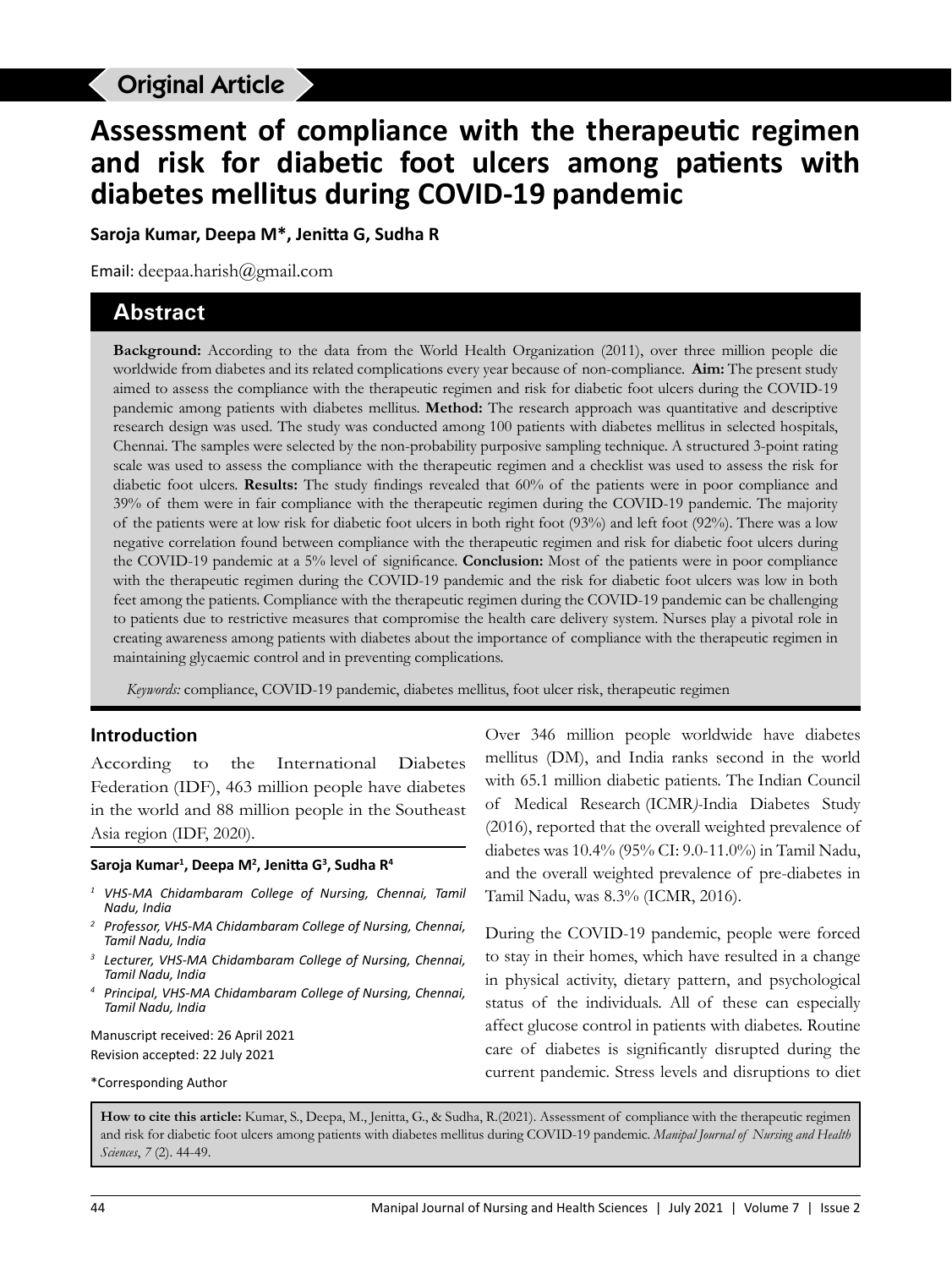and physical activity may also contribute to worsening outcomes during and following the pandemic. This has greatly affected their ability to access and receive health care, obtain diabetes medications and supplies, and maintain a healthy lifestyle and social connections (Hartmann-Boyce et al., 2020). During the COVID-19 pandemic, it was observed that patients with DM had difficulty accessing health care facilities. Hence, the present study aimed to assess the compliance with therapeutic regimen and risk for diabetic foot ulcers during COVID-19.

### **Objectives**

The objectives of the study were to:

- Assess the compliance with the therapeutic regimen and risk for diabetic foot ulcers during the COVID-19 pandemic among patients with DM.
- Correlate the compliance with the therapeutic regimen with risk for diabetic foot ulcers during the COVID-19 pandemic among patients with DM.
- Associate the compliance with the therapeutics regimen during the COVID-19 pandemic with selected demographic variables of patients with DM.

## **Materials and Methods**

The research approach was quantitative and descriptive research design was used to assess compliance with the therapeutic regimen and risk for diabetic foot ulcers during the COVID-19 pandemic among patients with DM. The study was conducted in the diabetic outpatient department (OPD) of VHS Multispecialty hospital, Taramani, Chennai. The samples were selected by the non-probability purposive sampling technique. The sample size was determined based on the literature review. A total of 100 patients diagnosed with DM were selected as samples. The inclusion criteria were both male and female patients with DM for more than five years of duration attending the diabetic OPD and those who can understand Tamil, English, Hindi, and Telugu. Patients who had diabetic foot ulcers, with impaired vision and self-care capacity, those who were critically ill, and COVID-19 positive patients were excluded.

The tool used in the study was a questionnaire to collect demographic and clinical data. A 3-point rating scale was used to assess compliance with the therapeutic regimen. It consisted of four components such as intake of medications, diet and exercise, blood sugar testing, follow-up and stress management, foot care, and each component consisted of five questions both positive and negative. The total compliance score was 40. The scale legends were Never, Sometimes, Always and scored as follows; for positive questions Never (0), Sometimes (1), and Always (2), for negative questions Never (2), Sometimes (1), and Always (0). Then the percentage was calculated, and the scores were interpreted as good  $($ >75%), fair  $(50\%$  to 75%), and poor (<50%) compliance. A checklist was used to assess the risk for diabetic foot ulcers. It consisted of ten questions to assess the risk of foot ulcers in both feet. The total risk score was ten for the right and left foot separately. The scores were interpreted as <50%-minimal risk, 50%-75%-moderate risk, and >75%-high risk. The tool was validated. Content validity was obtained from the two diabetologists and medical surgical nursing experts. The reliability coefficient for the rating scale was  $r=0.78$ , and the checklist was  $r=0.83$ . This showed that the tool was reliable and feasible for conducting the main study. Institutional ethical committee approval was obtained after obtaining informed consent from the patients; data were collected by the researcher. Anonymity was maintained.

## **Results**

Table 1 shows that the majority (56%) of the patients were in the age group of 56-60 years and 54% of the patients were male. About 82% of the patients belonged to the Hindu religion and 75% of the patients were married. The majority (68%) of the patients were in the nuclear family and 62% of the patients were residing in the urban area. About 44% of the patients had completed primary education and 39% of them were employed in which 61.5% of the patients were working in the private sector. The majority (65%) of the patients were sedentary workers. About 32% of the patients' family monthly income was above Rs 15,  $000/$ - and the majority (69%) of the patients were nonvegetarian.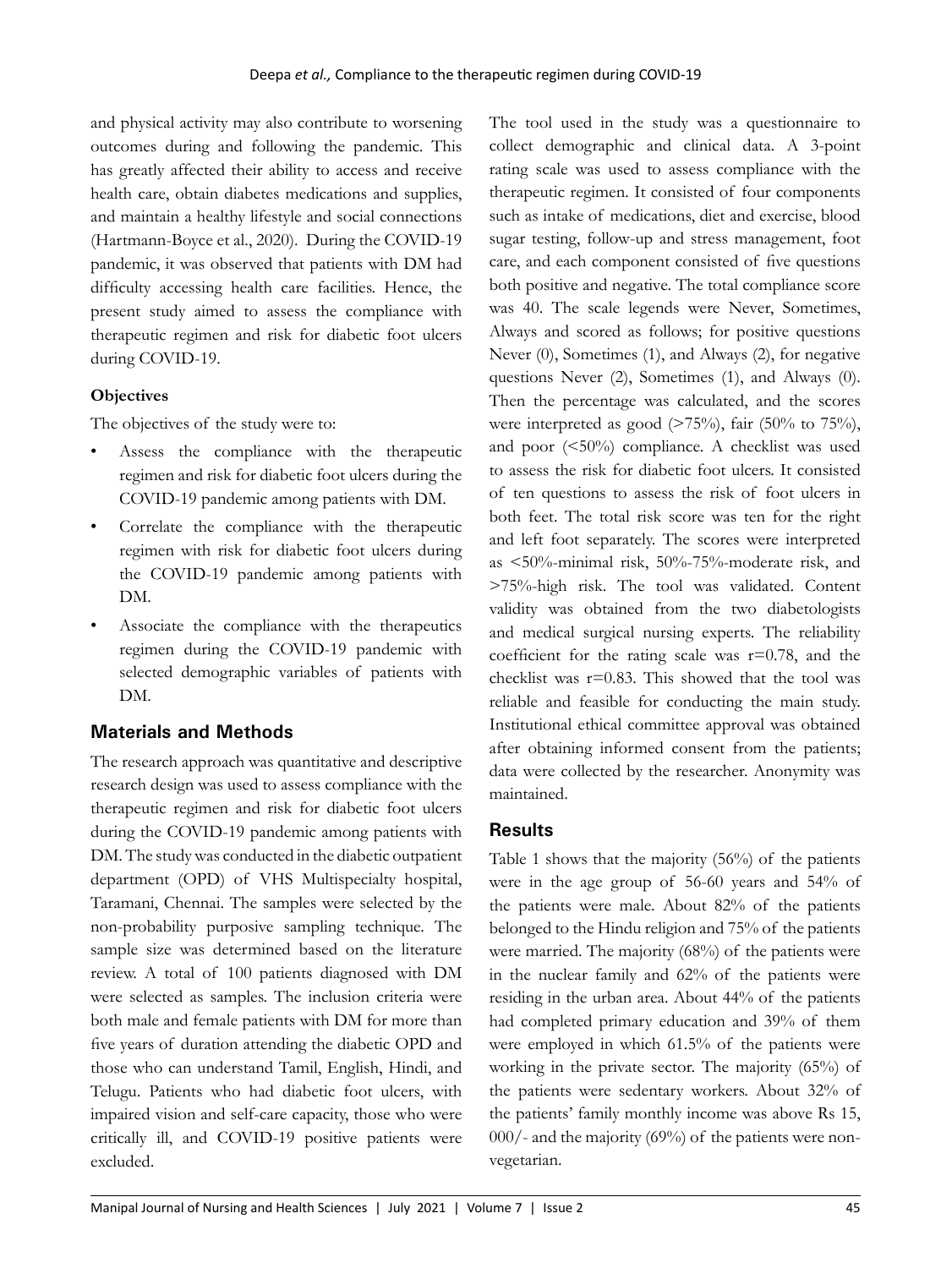#### **Table 1**

*Frequency and Percentage Distribution of the Samples Based on Their Demographic Variables*

#### **Table 2**

*Frequency and Percentage distribution of the Samples based on their Clinical variables*

 $N = 100$ 

|                                                                                       |           | $N = 100$      |                                        |                | $N = 10$          |
|---------------------------------------------------------------------------------------|-----------|----------------|----------------------------------------|----------------|-------------------|
| Demographic variables                                                                 | Frequency | Percentage (%) | Demographic variables                  | Frequency      | Percentage<br>(%) |
| Age in years                                                                          |           |                | Type of diabetes mellitus              |                |                   |
| $40 - 45$                                                                             | 13        | 13             | Type one                               | 10             | 10                |
| $46 - 50$                                                                             | 10        | 10             | Type two                               | 90             | 90                |
| $51 - 55$                                                                             | 21        | 21             |                                        |                |                   |
| $56 - 60$<br>Gender                                                                   | 56        | 56             | Family history of diabetes<br>mellitus |                |                   |
| Male                                                                                  | 54        | 54             | Yes                                    | 55             | 55                |
|                                                                                       |           |                | No                                     | 45             | 45                |
| Female                                                                                | 46        | 46             |                                        |                |                   |
| Religion                                                                              |           |                | If 'Yes', mention the                  |                |                   |
| Hindu                                                                                 | 82        | 82             | relationship                           |                |                   |
| Christian                                                                             | 10        | 10             | Father                                 | 23             | 41.8              |
| Muslim                                                                                | 8         | 8              | Mother                                 | 14             | 25.8              |
| <b>Marital status</b>                                                                 |           |                | Sibling                                | 15             | 27.3              |
| Single                                                                                | 9         | 9              | Grandparents                           | $\overline{2}$ | 3.6               |
| Married                                                                               | 75        | 75             | Others, specify                        | 1              | 1.8               |
| Widow/widower                                                                         | 16        | 16             |                                        |                |                   |
|                                                                                       |           |                | History of co-morbidities              |                |                   |
| Type of family                                                                        |           |                | Yes                                    | 51             | 51                |
| Nuclear family                                                                        | 68        | 68             | <b>No</b>                              | 49             | 49                |
| Joint family                                                                          | 32        | 32             |                                        |                |                   |
| Area of residence                                                                     |           |                | If 'Yes', specify                      |                |                   |
| Urban                                                                                 | 62        | 62             | Chronic kidney disease                 | 6              | 11.8              |
| Semi-urban                                                                            | 30        | 30             | Cardiac disease                        | 4              | 7.8               |
| Rural                                                                                 | 8         | 8              | Hypertension                           | 25             | 49.0              |
| <b>Educational status</b>                                                             |           |                | Respiratory diseases                   | 8              | 15.7              |
|                                                                                       |           |                | Endocrine diseases                     | 8              | 15.7              |
| No formal education                                                                   | 19        | 19             |                                        |                |                   |
| Primary education                                                                     | 44        | 44             | Treatment taken for                    |                |                   |
| Secondary education                                                                   | 10        | 10             | diabetes mellitus                      |                |                   |
| Higher education                                                                      | 3         | 3              | Oral hypoglycaemic                     | 64             | 64                |
| Graduate                                                                              | 14        | 14             | agent                                  | 20             | 20                |
| Postgraduate                                                                          | 10        | 10             | Insulin                                | 16             | 16                |
| Occupation                                                                            |           |                | Combined                               |                |                   |
| Employed                                                                              | 39        | 39             |                                        |                |                   |
| Unemployed                                                                            | 61        | 61             | Awareness of diabetic                  |                |                   |
|                                                                                       |           |                | foot care                              |                |                   |
| If employed ( $n = 39$ )                                                              |           |                | Yes                                    | 86             | 86                |
| Government                                                                            | 4         | 10.3           | No                                     | 14             | 14                |
| Private                                                                               | 24        | 61.5           | If 'Yes', source of                    |                |                   |
| usinessman                                                                            | 3         | 7.7            | information                            |                |                   |
| Daily wages                                                                           | 3         | 7.7            | Mass media                             | 8              | 9.3               |
| Retired                                                                               | 5         | 12.8           | Health care members                    | 50             | 58.2              |
| Nature of occupation                                                                  |           |                | Friends                                | 23             | 26.7              |
| Heavy worker                                                                          | 6         | 6              | Others                                 | 5              | 5.8               |
| Moderate worker                                                                       | 29        | 29             | Use of diabetic footwear               |                |                   |
|                                                                                       |           |                |                                        |                |                   |
| Sedentary worker                                                                      | 65        | 65             | (MCR) inside the house                 |                |                   |
| Family monthly income                                                                 |           |                | Yes                                    | 16             | 16                |
| <rs -<="" 5,000="" td=""><td>21</td><td>21</td><td>No</td><td>84</td><td>84</td></rs> | 21        | 21             | No                                     | 84             | 84                |
| Rs 5,001-10,000/-                                                                     | 27        | 27             | Awareness of                           |                |                   |
| Rs 10,001-15, 000/-                                                                   | 20        | 20             | teleconsultation                       |                |                   |
| >Rs 15,000/-                                                                          | 32        | 32             | Yes                                    |                | $\mathbf{1}$      |
| Dietary pattern                                                                       |           |                | No                                     | 1<br>99        | 99                |
| Vegetarian                                                                            | 31        | 31             |                                        |                |                   |
|                                                                                       |           |                |                                        |                |                   |
| Non-vegetarian                                                                        | 69        | 69             |                                        |                |                   |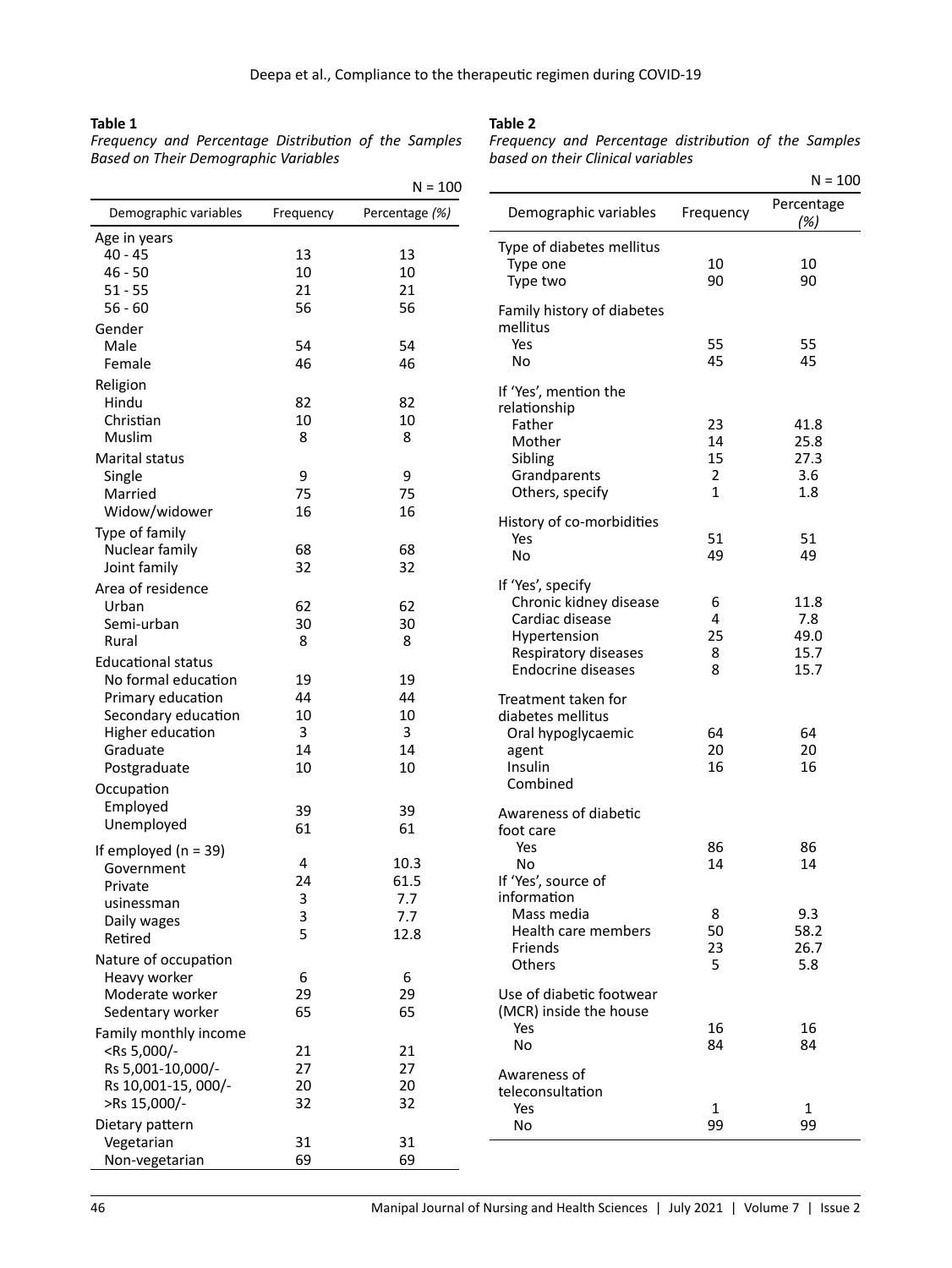Table 2 shows that the majority (90%) of the patients had type II DM and 55% of them had a family history of DM. Fifty-one per cent of the patients had a history of co-morbid illness of which 49% of them were having hypertension. Almost 64% of the patients were taking only oral hypoglycaemic agents whereas 16% of them were taking both oral hypoglycaemic agents and insulin. The majority (86%) of them were aware of diabetic foot care in which 58.2% of the patients have received information through health care members. About 84% of the patients were not using diabetic footwear at the house and the majority (99%) of the patients were not aware of e-consultation.

*Assessment of compliance with the therapeutic regimen and risk for diabetic foot ulcers during the COVID-19 pandemic*

#### **Table 3**

*Frequency and Percentage Distribution of Areawise Level of Compliance with the Therapeutic Regimen during the COVID-19 Pandemic*

|                                                                  |      |                             |    |      |      | $N = 100$ |
|------------------------------------------------------------------|------|-----------------------------|----|------|------|-----------|
| Level of                                                         | Good |                             |    | Fair | Poor |           |
| compliance                                                       |      | (%)                         |    | (%)  |      | (%)       |
| Medications                                                      | 56   | 56                          | 27 | 27   | 17   | 17        |
| Diet and<br>exercise                                             | 34   | 34                          | 17 | 17   | 49   | 49        |
| Blood sugar<br>testing,<br>follow up<br>and stress<br>management | 4    | 4                           | 28 | 28   | 68   | 68        |
| Foot care                                                        | 1    | 1                           | 0  | 0    | 99   | 99        |
| .                                                                |      | $\sim$ $\sim$ $\sim$ $\sim$ |    |      |      |           |

*Note. f* = Frequency; *(%)* = Percentage.

Table 3 shows the majority (99%) of the patients had poor compliance with foot care and 68% of the patients had poor compliance towards blood sugar testing, follow-up, and stress management. Forty-nine percent of the patients were in poor compliance with diet and exercise whereas 56% of the patients were in good compliance with medications.

Table 4 shows that the majority (60%) of the patients were in poor compliance and 39% of them were in fair compliance with the therapeutic regimen during the COVID-19 pandemic with a mean score value of 18.28 and a standard deviation of 5.857.

#### **Table 4**

*Frequency and Percentage Distribution of Overall Level of Compliance to the Therapeutic Regimen during COVID-19 Pandemic*

 $N = 100$ 

 $N = 100$ 

|                         |           |            |       | $19 - 100$            |
|-------------------------|-----------|------------|-------|-----------------------|
| Level of<br>compliance  | Frequency | Percentage | Mean  | Standard<br>deviation |
| Good<br>( > 75%)        | 1         | 1          |       |                       |
| Fair<br>$(50\% - 75\%)$ | 39        | 39         | 18.28 | 5.857                 |
| Poor<br>$(50\%)$        | 60        | 60         |       |                       |

#### **Table 5**

*Frequency and Percentage Distribution of Risk for Diabetic Foot Ulcer during COVID-19 Pandemic*

|                                          |           |                  |           | 14 – TOO          |
|------------------------------------------|-----------|------------------|-----------|-------------------|
|                                          |           | Right foot       | Left foot |                   |
| Level of risk for<br>diabetic foot ulcer | Frequency | Percentage<br>%) | Frequency | Percentage<br>96. |
| Low risk (<50%)                          | 93        | 93               | 92        | 92                |
| Moderate risk<br>$(50\% - 75\%)$         |           |                  | 8         | 8                 |
| High risk (>75%)                         |           |                  |           |                   |

Table 5 shows that the majority (93%) of the patients were at low risk for diabetic foot ulcers in the right foot and the left foot (92%).

#### **Table 6**

*Mean and Standard Deviation of Level of Risk for Diabetic Foot Ulcer during COVID-19 Pandemic*

|                          |      |                       |           | $N = 100$             |  |
|--------------------------|------|-----------------------|-----------|-----------------------|--|
|                          |      | Right foot            | Left foot |                       |  |
| Risk of<br>diabetic foot | Mean | Standard<br>deviation | Mean      | Standard<br>deviation |  |
| ulcer                    | 242  | 2.031                 | 241       | 2.085                 |  |

Table 6 shows that the mean score for risk of diabetic foot ulcer at the right foot was 2.42 with a standard deviation of 2.031 and the mean score for risk of diabetic foot ulcer at the left foot was 2.41 with a standard deviation of 2.085.

 $\overline{a}$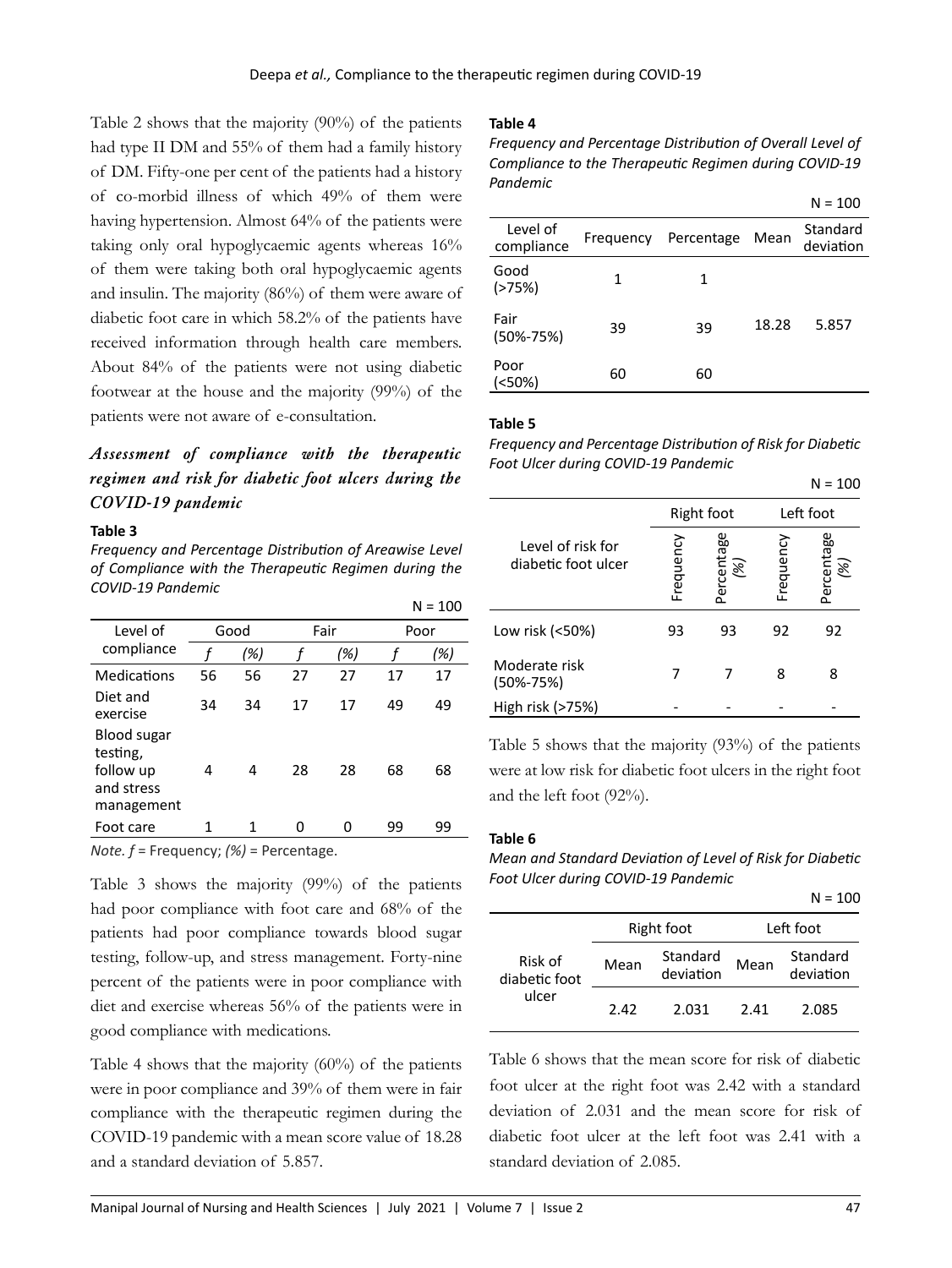#### **Table 7**

*Correlation of Compliance with the Therapeutic Regimen with Risk for Diabetic Foot Ulcer during COVID-19 Pandemic*

| Variables                                   | 'r' value | 'p' value |
|---------------------------------------------|-----------|-----------|
| Compliance and risk for left<br>foot ulcer  | $-0.137$  | .174      |
| Compliance and risk for right<br>foot ulcer | $-0.134$  | .184      |

There was a low negative correlation ( $r = -0.137$ ,  $p = 0.137$ < .05) found between compliance with the therapeutic regimen and risk for diabetic foot ulcer in the left foot and the right foot  $(r = -0.134, p < .05)$  during the COVID-19 pandemic at .05 level of significance.

#### **Table 8**

*Association of Compliance with the Therapeutics Regimen during COVID-19 Pandemic with Selected Demographic Variables*

|                              |                        |      |      |        | N = 100 |
|------------------------------|------------------------|------|------|--------|---------|
| Demographic                  | Level of<br>compliance |      |      | Chi    |         |
| variables                    | Good                   | Fair | poor | Square | p value |
| Nature of occupation         |                        |      |      |        |         |
| Heavy worker                 | 5                      | 1    | 0    |        |         |
| Moderate worker              | 22                     | 6    | 1    | 10.137 | .038    |
| Sedentary worker             | 33                     | 32   | o    |        |         |
| Dietary pattern              |                        |      |      |        |         |
| Vegetarian                   | 12                     | 19   | O    | 9.567  | .008    |
| Non-vegetarian               | 48                     | 20   | 1    |        |         |
| Type of diabetes<br>mellitus |                        |      |      |        |         |
| Type I diabetes              | 3                      | 6    | 1    | 11.923 | .003    |
| mellitus                     | 57                     | 33   | n    |        |         |
| Type II diabetes<br>mellitus |                        |      |      |        |         |

Table 8 shows that there was a significant association of level of compliance with nature of occupation (χ*<sup>2</sup>*  $=10.137$ ,  $p = .038$ ) at 0.05 level of significance and with the dietary pattern ( $\chi^2$ =9.567,  $p$  = .008) at 0.01 level of significance. There was a significant association of level of compliance with the type of DM ( $\chi^2$ =11.923, *p* = .003) at .01 level of significance.

### **Discussion**

The results of the study showed that the majority (99%) of the patients had poor compliance with

foot care and 68% of the patients had poor compliance towards blood sugar testing followup and stress management. Forty-nine per cent of the patients were in poor compliance with diet and exercise during the COVID-19 pandemic. The findings of the study were supported by the study conducted by Alshareef et al. (2020) to explore the impact of the coronavirus disease lockdown on 394 diabetes patients in terms of their compliance with medication intake and lifestyle habits, and quality of life. The study findings revealed that the patients' levels of compliance with medications and healthy lifestyle habits were significantly reduced during the lockdown. The results were also consistent with the findings of Jaly et al. (2020), who performed a comprehensive review of the literature to evaluate the impact of COVID-19 pandemic on diabetic foot care services. The study identified that for the patients, the task of maintaining a healthy lifestyle during this pandemic has been easier said than done. 'Lockdown' measures have meant that these patients have lost their normal routine. Many patients who used to maintain a very active lifestyle as a method of helping control their DM can no longer access gyms, swimming pools, and related facilities. In addition, large periods spent indoors can cause patients to fall into unhealthy eating habits.

The present study findings showed that majority of the patients were aware of diabetic foot care. The findings were contrary to the comprehensive review of literature done by Jaly et al. (2020) reported that poor patient awareness and lack of knowledge regarding diabetes complications and diabetic foot disease is well recognized.

The results of the present study showed that the majority (84%) of the patients were not using diabetic footwear at the house. The findings were supportive of the comprehensive review of literature done by Jaly et al. (2020) which reported the factors challenging as -education level and literacy, cultural influences (e.g., no footwear indoors) etc. These issues have been compounded by the COVID-19 pandemic worldwide,